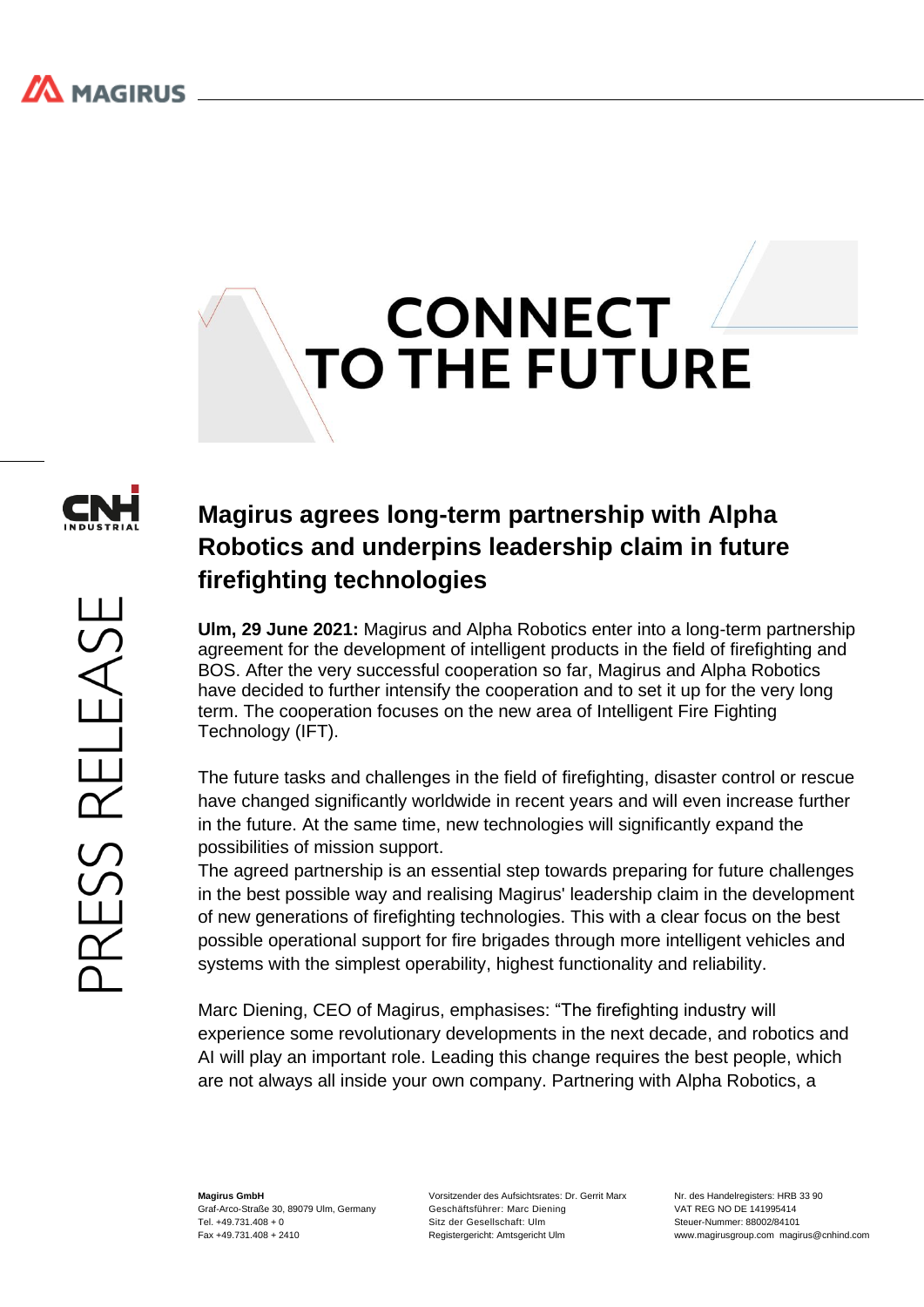

company of excellent spirit and competence which is sharing the passion, entrepreneurship and customer orientation that Magirus lives since it was founded by Conrad-Dietrich Magirus, will ensure that we will be leading the way in providing the best intelligent equipment to our customers in the years to come."

"We are very much looking forward to the future long-term cooperation and partnership with Magirus", adds Oliver Rasche, founder and CEO of Alpha Robotics. "The past months since the beginning of the cooperation have been formative for the future: with great expertise, accompanied by passion and motivation, highly innovative products for the firefighting market have been further developed and brought to implementation. In this way, we will be able to jointly meet the increasingly complex challenges in the future that fire brigades are facing worldwide."

The partnership is an essential building block for a new generation of fire-fighting technology which Magirus presented in Ulm on 23<sup>rd</sup> and 24<sup>th</sup> June 2021 as an outlook: Networked, intelligent technologies that enable target-oriented decisions on operational tactics and operational measures to be made within the shortest possible time, even in complex situations, and ensure permanent operational readiness through information transparency. The aim of this new generation of firefighting technology at Magirus is to considerably reduce the workload of all forces in order to focus on the task at hand, increase the safety of the operating personnel and reduce the administrative workload.

## *About Magirus*

*Passion and precision, high-tech and craftsmanship. Since 1864, Magirus has stood for the combination of innovation and tradition -helping fire-fighters all over the world. With a comprehensive range of state-ofthe-art and reliable fire fighting vehicles, turntable ladders, equipment and equipment wagons, special solutions, pumps and portable pumps, Magirus International is one of the largest and technologically advanced providers of fire safety and disaster control technology.Magirus is a brand of CNH Industrial N.V. (NYSE: CNHI / MI: CNHI); a world leader in capital goods with a broad range of products and global presence.*